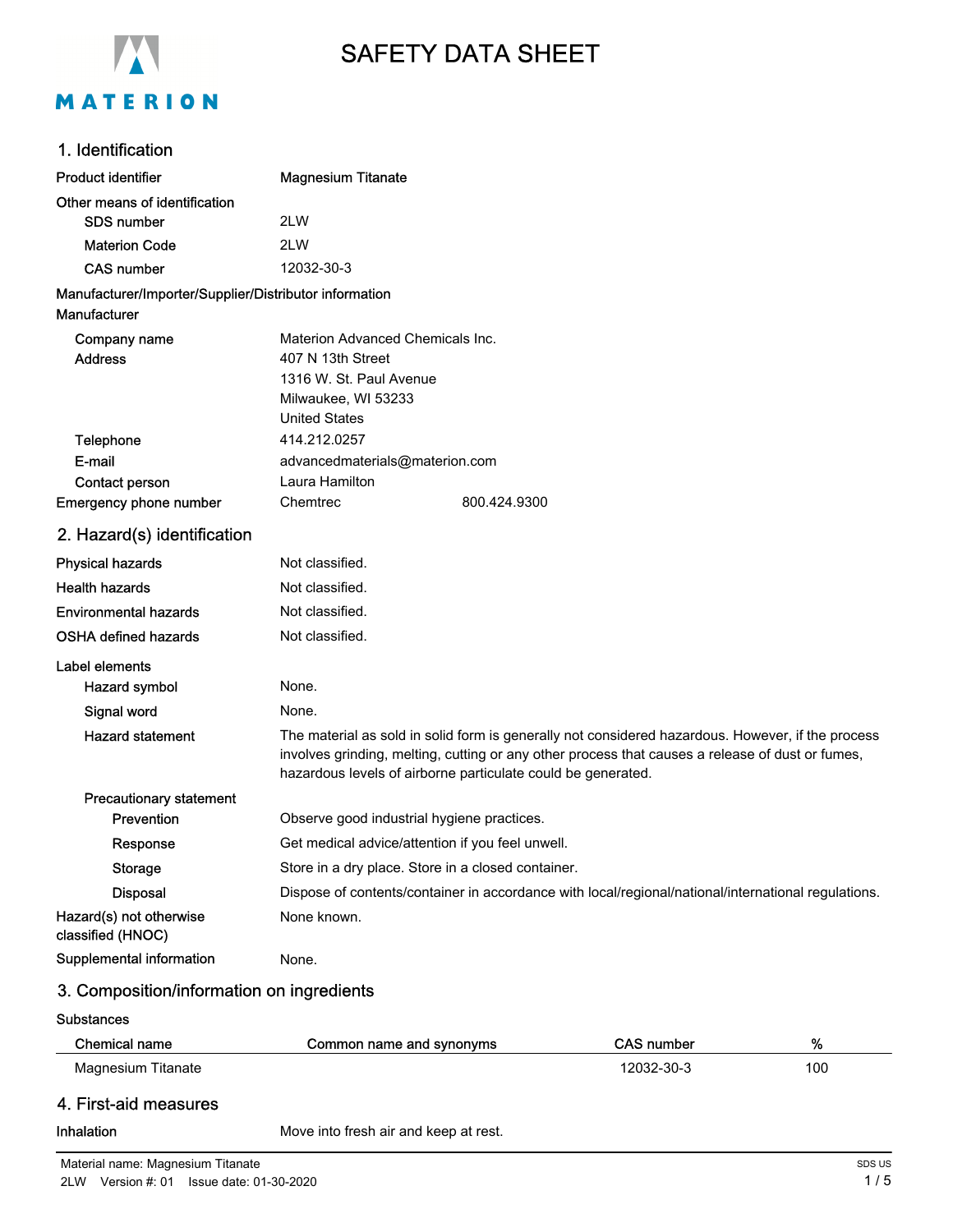| Skin contact                                                              | Wash off with soap and plenty of water.                                                                                                                                                                                     |
|---------------------------------------------------------------------------|-----------------------------------------------------------------------------------------------------------------------------------------------------------------------------------------------------------------------------|
| Eye contact                                                               | Flush eyes with water as a precaution.                                                                                                                                                                                      |
| Ingestion                                                                 | Never give anything by mouth to an unconscious person. Rinse mouth thoroughly.                                                                                                                                              |
| Most important<br>symptoms/effects, acute and<br>delayed                  | Not available.                                                                                                                                                                                                              |
| General information                                                       | If you feel unwell, seek medical advice (show the label where possible).                                                                                                                                                    |
| 5. Fire-fighting measures                                                 |                                                                                                                                                                                                                             |
| Suitable extinguishing media                                              | Use extinguishing measures that are appropriate to local circumstances and the surrounding<br>environment.                                                                                                                  |
| Unsuitable extinguishing media                                            | Not available.                                                                                                                                                                                                              |
| Specific hazards arising from<br>the chemical                             | Not applicable.                                                                                                                                                                                                             |
| Special protective equipment<br>and precautions for firefighters          | Wear suitable protective equipment.                                                                                                                                                                                         |
| General fire hazards                                                      | This product is not flammable.                                                                                                                                                                                              |
| 6. Accidental release measures                                            |                                                                                                                                                                                                                             |
| Personal precautions, protective<br>equipment and emergency<br>procedures | Avoid inhalation of dust and vapors.                                                                                                                                                                                        |
| Methods and materials for<br>containment and cleaning up                  | Avoid dust formation. Sweep or scoop up and remove.                                                                                                                                                                         |
| <b>Environmental precautions</b>                                          | Prevent entry into drains.                                                                                                                                                                                                  |
| 7. Handling and storage                                                   |                                                                                                                                                                                                                             |
| Precautions for safe handling                                             | Avoid breathing dust or vapor. Avoid generation and spreading of dust.                                                                                                                                                      |
| Conditions for safe storage,<br>including any incompatibilities           | Keep container tightly closed in a cool, well-ventilated place.                                                                                                                                                             |
| 8. Exposure controls/personal protection                                  |                                                                                                                                                                                                                             |
| Occupational exposure limits<br>Not established.                          | This substance has no PEL, TLV, or other recommended exposure limit.                                                                                                                                                        |
| <b>Biological limit values</b>                                            | No biological exposure limits noted for the ingredient(s).                                                                                                                                                                  |
| Appropriate engineering controls                                          | Observe good industrial hygiene practices.                                                                                                                                                                                  |
| Eye/face protection                                                       | Individual protection measures, such as personal protective equipment<br>If contact is likely, safety glasses with side shields are recommended.                                                                            |
| Skin protection                                                           |                                                                                                                                                                                                                             |
| Hand protection                                                           | Wear protective gloves. Wash hands after handling.                                                                                                                                                                          |
| Other                                                                     | Protective overgarments or work clothing must be worn by persons who may become<br>contaminated with particulate during activities.                                                                                         |
| <b>Respiratory protection</b>                                             | No protection is ordinarily required under normal conditions of use and with adequate ventilation.                                                                                                                          |
| <b>Thermal hazards</b>                                                    | Not available.                                                                                                                                                                                                              |
| General hygiene considerations                                            | Always observe good personal hygiene measures, such as washing after handling the material<br>and before eating, drinking, and/or smoking. Routinely wash work clothing and protective<br>equipment to remove contaminants. |
| 9. Physical and chemical properties                                       |                                                                                                                                                                                                                             |

# Appearance Physical state Solid. Form Not available.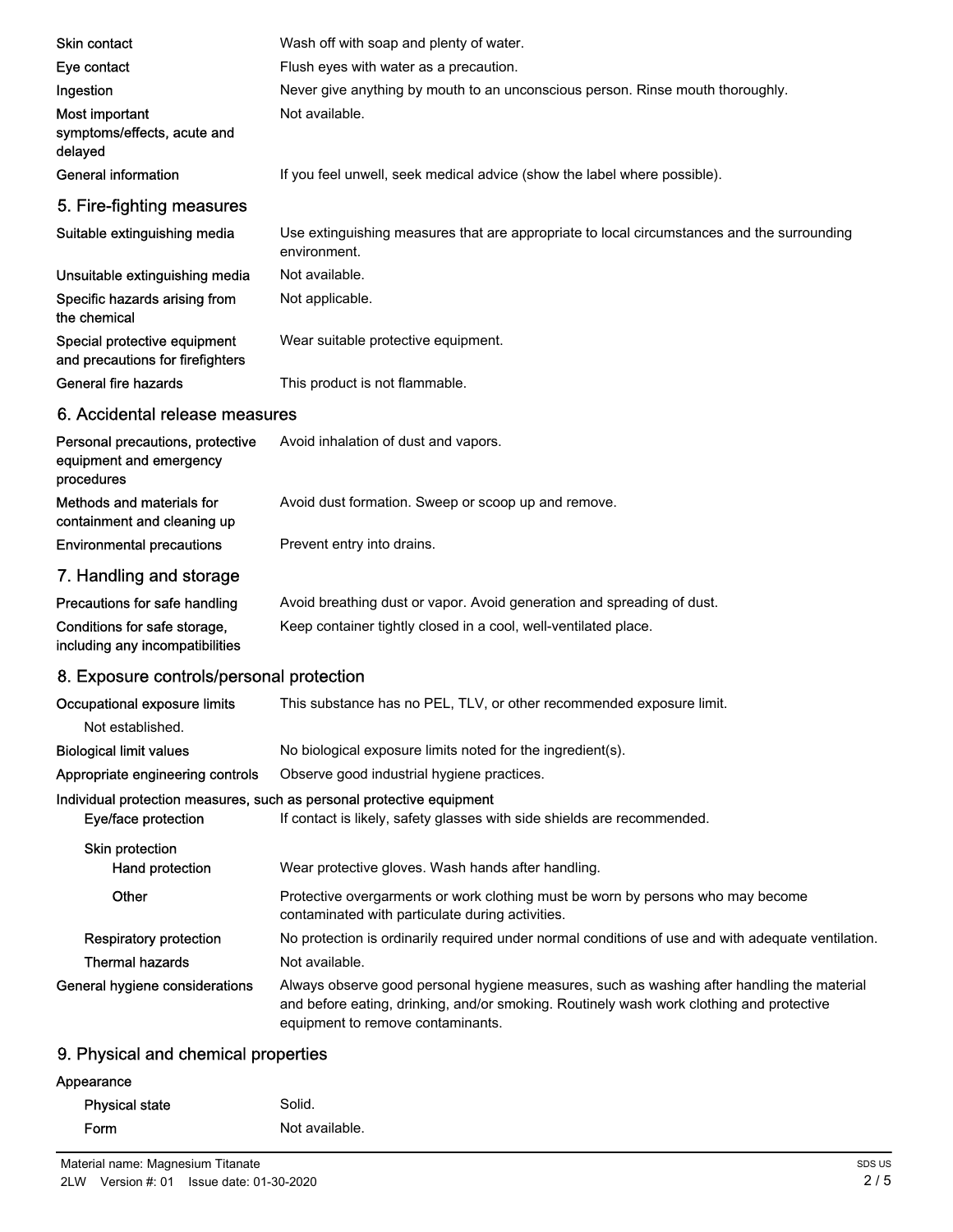| Color                                             | Not available.                              |
|---------------------------------------------------|---------------------------------------------|
| Odor                                              | Not available.                              |
| Odor threshold                                    | Not available.                              |
| рH                                                | Not available.                              |
| Melting point/freezing point                      | Not available.                              |
| Initial boiling point and boiling<br>range        | Not available.                              |
| Flash point                                       | Not available.                              |
| <b>Evaporation rate</b>                           | Not available.                              |
| Flammability (solid, gas)                         | Not available.                              |
| Upper/lower flammability or explosive limits      |                                             |
| <b>Flammability limit - lower</b><br>(%)          | Not available.                              |
| <b>Flammability limit - upper</b><br>$(\%)$       | Not available.                              |
| Explosive limit - lower (%)                       | Not available.                              |
| Explosive limit - upper (%)                       | Not available.                              |
| Vapor pressure                                    | Not available.                              |
| Vapor density                                     | Not available.                              |
| <b>Relative density</b>                           | Not available.                              |
| Solubility(ies)                                   |                                             |
| Solubility (water)                                | Not available.                              |
| <b>Partition coefficient</b><br>(n-octanol/water) | Not available.                              |
| Auto-ignition temperature                         | Not available.                              |
| Decomposition temperature                         | Not available.                              |
| <b>Viscosity</b>                                  | Not available.                              |
| Other information                                 |                                             |
| Molecular formula                                 | MgO3Ti                                      |
| Molecular weight                                  | 120.17 g/mol                                |
| 10. Stability and reactivity                      |                                             |
| Reactivity                                        | Not available.                              |
| <b>Chemical stability</b>                         | Material is stable under normal conditions. |
| Possibility of hazardous<br>reactions             | Not available.                              |
| Conditions to avoid                               | Avoid dust formation.                       |
| Incompatible materials                            | Strong oxidizing substances.                |
| Hazardous decomposition<br>products               | Not available.                              |
|                                                   |                                             |

# 11. Toxicological information

## Information on likely routes of exposure

| Inhalation          | Not available. |
|---------------------|----------------|
| <b>Skin contact</b> | Not available. |
| Eye contact         | Not available. |
| Ingestion           | Not available. |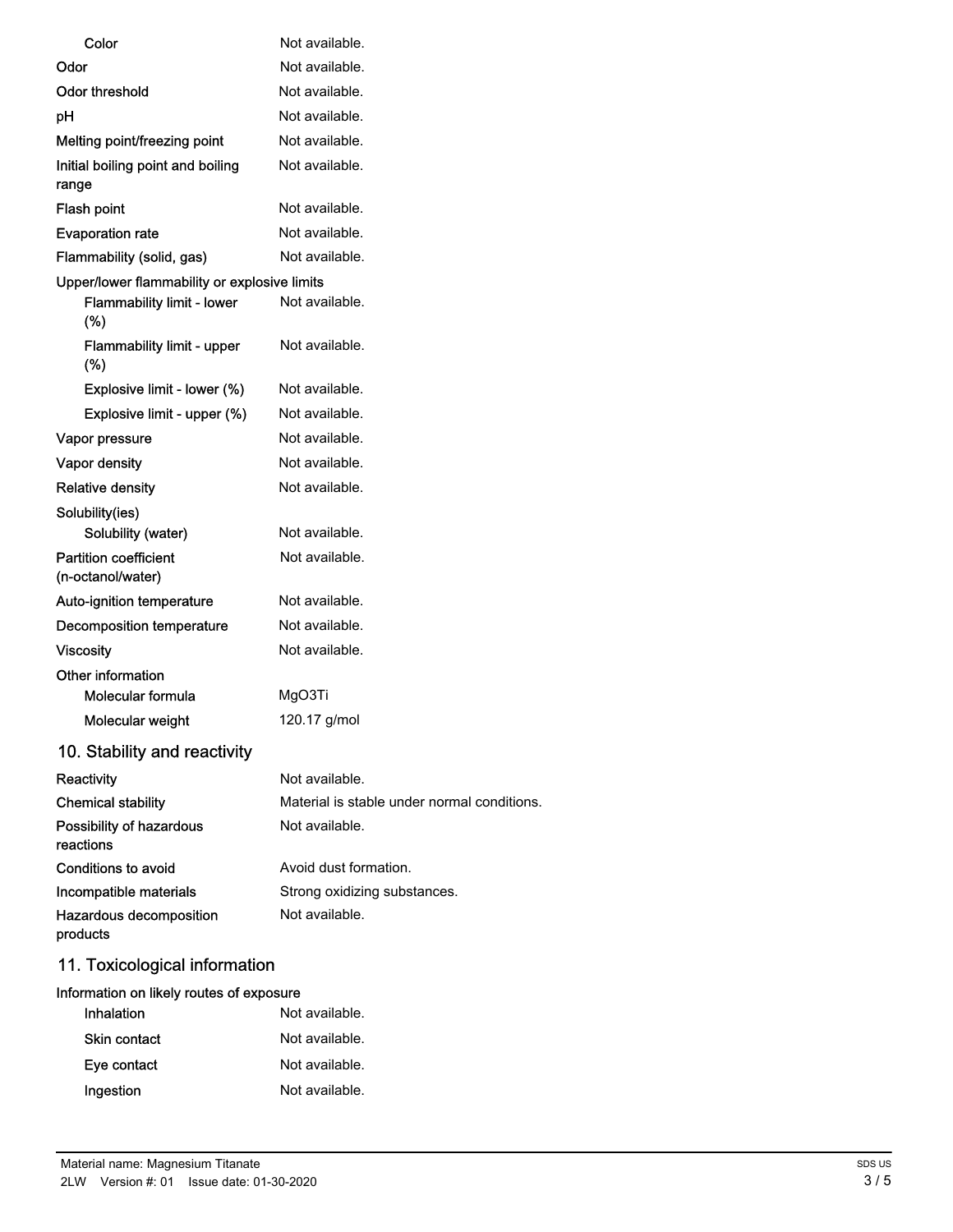| Symptoms related to the<br>physical, chemical and<br>toxicological characteristics | Not available.                                                                                      |
|------------------------------------------------------------------------------------|-----------------------------------------------------------------------------------------------------|
| Information on toxicological effects                                               |                                                                                                     |
| <b>Acute toxicity</b>                                                              | Not available.                                                                                      |
| Skin corrosion/irritation                                                          | Not available.                                                                                      |
| Serious eye damage/eye<br>irritation                                               | Not available.                                                                                      |
| Respiratory or skin sensitization                                                  |                                                                                                     |
| Respiratory sensitization                                                          | Not available.                                                                                      |
| <b>Skin sensitization</b>                                                          | Not available.                                                                                      |
| Germ cell mutagenicity                                                             | Not available.                                                                                      |
| Carcinogenicity                                                                    |                                                                                                     |
| IARC Monographs. Overall Evaluation of Carcinogenicity                             |                                                                                                     |
| Not listed.                                                                        | OSHA Specifically Regulated Substances (29 CFR 1910.1001-1052)                                      |
| Not regulated.                                                                     |                                                                                                     |
|                                                                                    | US. National Toxicology Program (NTP) Report on Carcinogens                                         |
| Not listed.                                                                        |                                                                                                     |
| Reproductive toxicity                                                              | Not available.                                                                                      |
| Specific target organ toxicity -<br>single exposure                                | Not available.                                                                                      |
| Specific target organ toxicity -<br>repeated exposure                              | Not available.                                                                                      |
| <b>Aspiration hazard</b>                                                           | Not available.                                                                                      |
| 12. Ecological information                                                         |                                                                                                     |
| Ecotoxicity                                                                        | No ecotoxicity data noted for the ingredient(s).                                                    |
| Persistence and degradability                                                      | Not available.                                                                                      |
| <b>Bioaccumulative potential</b>                                                   | Not available.                                                                                      |
| Mobility in soil                                                                   | Not available.                                                                                      |
| Other adverse effects                                                              | Not available.                                                                                      |
| 13. Disposal considerations                                                        |                                                                                                     |
| <b>Disposal instructions</b>                                                       | Dispose of contents/container in accordance with local/regional/national/international regulations. |
| Waste from residues / unused<br>products                                           | Not available.                                                                                      |
| <b>Contaminated packaging</b>                                                      | Not available.                                                                                      |
| 14. Transport information                                                          |                                                                                                     |
| <b>DOT</b>                                                                         |                                                                                                     |
| Not regulated as dangerous goods.<br><b>IATA</b>                                   |                                                                                                     |
| Not regulated as dangerous goods.                                                  |                                                                                                     |
| <b>IMDG</b>                                                                        |                                                                                                     |
| Not regulated as dangerous goods.                                                  |                                                                                                     |
| 15. Regulatory information                                                         |                                                                                                     |

# US federal regulations

This product is not known to be a "Hazardous Chemical" as defined by the OSHA Hazard Communication Standard, 29 CFR 1910.1200.